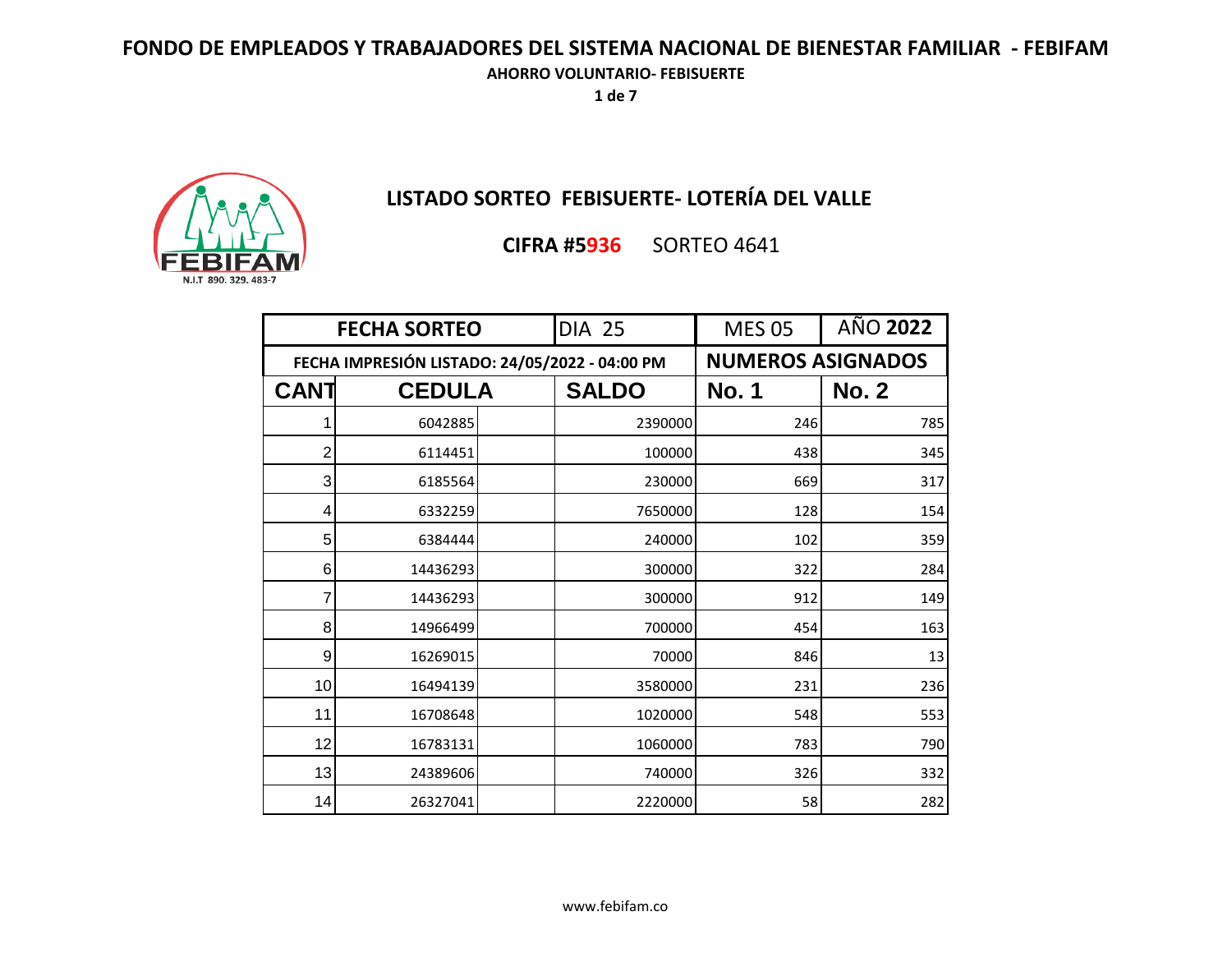| 15 | 29029977 | 560000  | 496 | 501 |
|----|----------|---------|-----|-----|
| 16 | 29091910 | 940000  | 274 | 748 |
| 17 | 29217013 | 1510000 | 106 | 111 |
| 18 | 29278747 | 3970000 | 162 | 167 |
| 19 | 29283692 | 2580000 | 923 | 929 |
| 20 | 29346970 | 780000  | 479 | 922 |
| 21 | 29347294 | 40000   | 811 | 591 |
| 22 | 29350878 | 1600000 | 532 | 680 |
| 24 | 29486281 | 3620000 | 199 | 205 |
| 25 | 29502162 | 340000  | 271 | 276 |
| 26 | 29538718 | 2930000 | 787 | 793 |
| 27 | 29540062 | 270000  | 135 | 164 |
| 28 | 29540638 | 310000  | 672 | 37  |
| 29 | 29613603 | 3370000 | 364 | 370 |
| 30 | 29617214 | 3020000 | 87  | 729 |
| 31 | 29671117 | 170000  | 104 | 981 |
| 32 | 29671505 | 960000  | 363 | 273 |
| 33 | 29672432 | 7070000 | 384 | 557 |
| 34 | 29676389 | 440000  | 439 | 341 |
| 35 | 29692926 | 600000  | 139 | 143 |
| 36 | 29755647 | 100000  | 365 | 913 |
| 37 | 29783841 | 3370000 | 468 | 473 |
|    |          |         |     |     |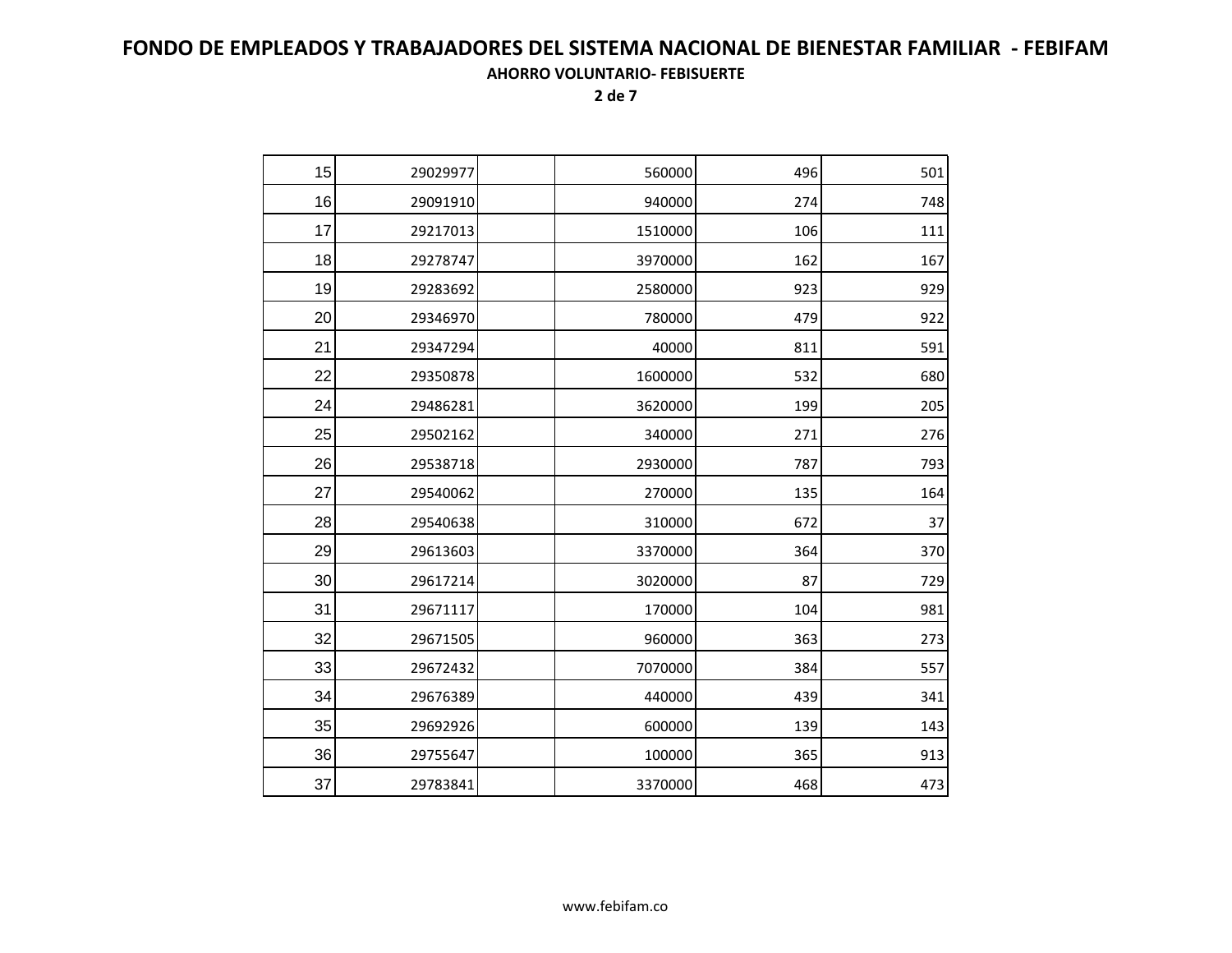| 38 | 29803443 | 1630000 | 141 | 147 |
|----|----------|---------|-----|-----|
| 39 | 29811025 | 2130000 | 183 | 188 |
| 40 | 29815299 | 3700000 | 763 | 768 |
| 41 | 29871200 | 60000   | 281 | 821 |
| 42 | 29939721 | 2080000 | 316 | 321 |
| 43 | 29991066 | 3540000 | 873 | 917 |
| 44 | 30297484 | 1580000 | 634 | 639 |
| 45 | 31140599 | 830000  | 776 | 781 |
| 46 | 31149444 | 6160000 | 148 | 202 |
| 47 | 31149444 | 920000  | 693 | 463 |
| 48 | 31154972 | 130000  | 424 | 158 |
| 49 | 31155981 | 20000   | 243 | 248 |
| 50 | 31161179 | 3000000 | 986 | 991 |
| 51 | 31175789 | 440000  | 92  | 280 |
| 52 | 31176621 | 1830000 | 516 | 521 |
| 53 | 31202849 | 2480000 | 690 | 170 |
| 54 | 31214569 | 1650000 | 15  | 21  |
| 55 | 31221480 | 2290000 | 552 | 228 |
| 56 | 31224846 | 8420000 | 89  | 94  |
| 57 | 31268813 | 10000   | 52  | 57  |
| 58 | 31272514 | 3490000 | 12  | 17  |
| 59 | 31272951 | 1060000 | 847 | 852 |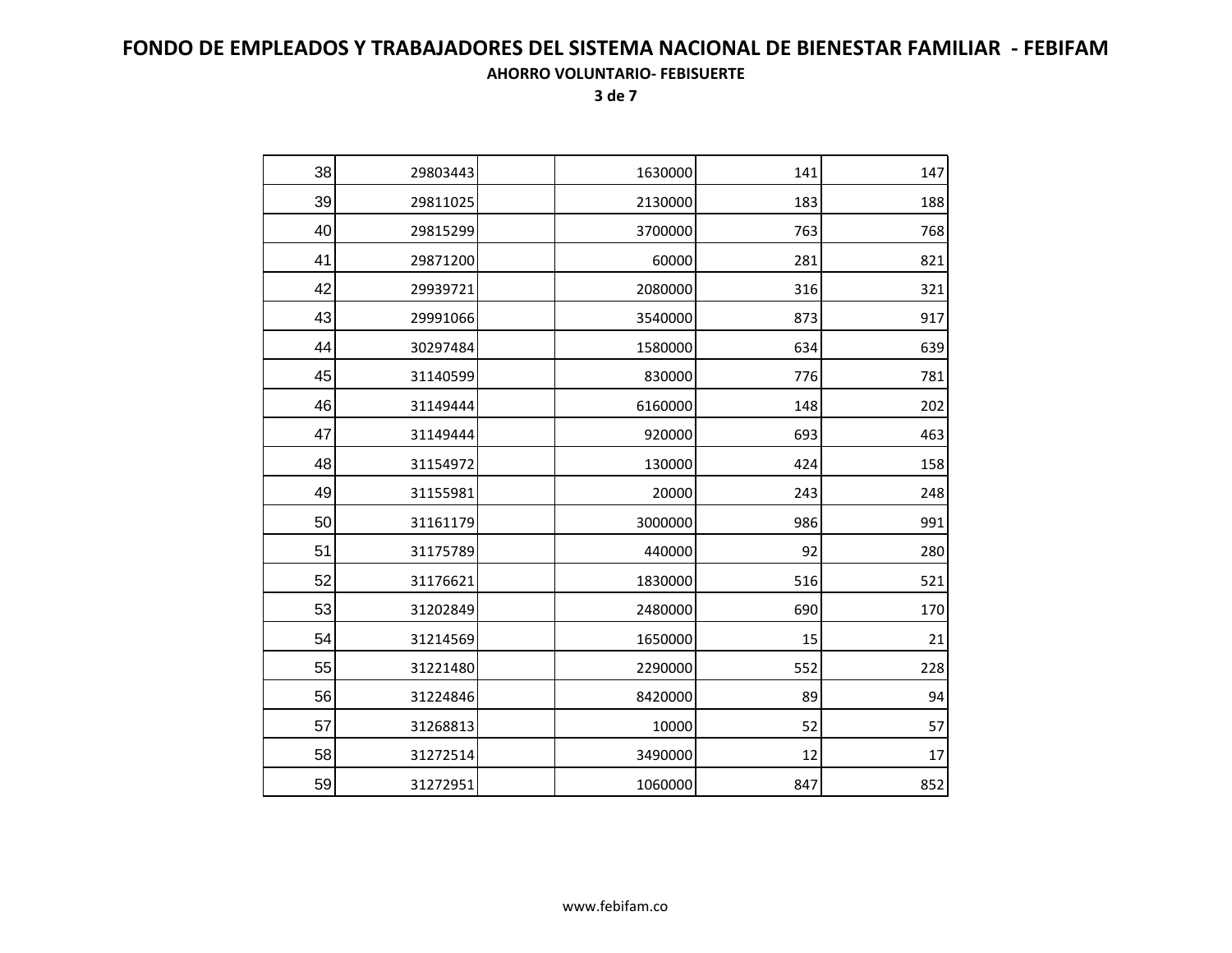| 60<br>31281352<br>270000<br>694<br>61<br>31284276<br>3700000<br>398<br>62<br>31323581<br>760000<br>174<br>63<br>31374551<br>1000000<br>450<br>64<br>31475020<br>280000<br>213<br>65<br>31540533<br>460000<br>485 | 816<br>215<br>530<br>778<br>218<br>490<br>563 |
|------------------------------------------------------------------------------------------------------------------------------------------------------------------------------------------------------------------|-----------------------------------------------|
|                                                                                                                                                                                                                  |                                               |
|                                                                                                                                                                                                                  |                                               |
|                                                                                                                                                                                                                  |                                               |
|                                                                                                                                                                                                                  |                                               |
|                                                                                                                                                                                                                  |                                               |
|                                                                                                                                                                                                                  |                                               |
| 66<br>690000<br>558<br>31540678                                                                                                                                                                                  |                                               |
| 67<br>31566331<br>110000<br>677                                                                                                                                                                                  | 440                                           |
| 68<br>31627585<br>3900000<br>642                                                                                                                                                                                 | 647                                           |
| 69<br>31656553<br>500000<br>224                                                                                                                                                                                  | 225                                           |
| 70<br>31710587<br>10000<br>905                                                                                                                                                                                   | 911                                           |
| 71<br>800000<br>31841541<br>238                                                                                                                                                                                  | 712                                           |
| 72<br>31853003<br>8170000<br>80                                                                                                                                                                                  | 361                                           |
| 73<br>31853003<br>2640000<br>125                                                                                                                                                                                 | 469                                           |
| 74<br>31856535<br>760000<br>239                                                                                                                                                                                  | 112                                           |
| 75<br>31873947<br>190000<br>212                                                                                                                                                                                  | 716                                           |
| 76<br>423<br>31889249<br>1130000                                                                                                                                                                                 | 430                                           |
| 77<br>31890578<br>520000<br>691                                                                                                                                                                                  | 963                                           |
| 78<br>31892792<br>960000<br>41                                                                                                                                                                                   | 46                                            |
| 79<br>132<br>31894442<br>500000                                                                                                                                                                                  | 133                                           |
| 80<br>31909337<br>1000000<br>68                                                                                                                                                                                  | 73                                            |
| 81<br>31912114<br>380000<br>551                                                                                                                                                                                  | 247                                           |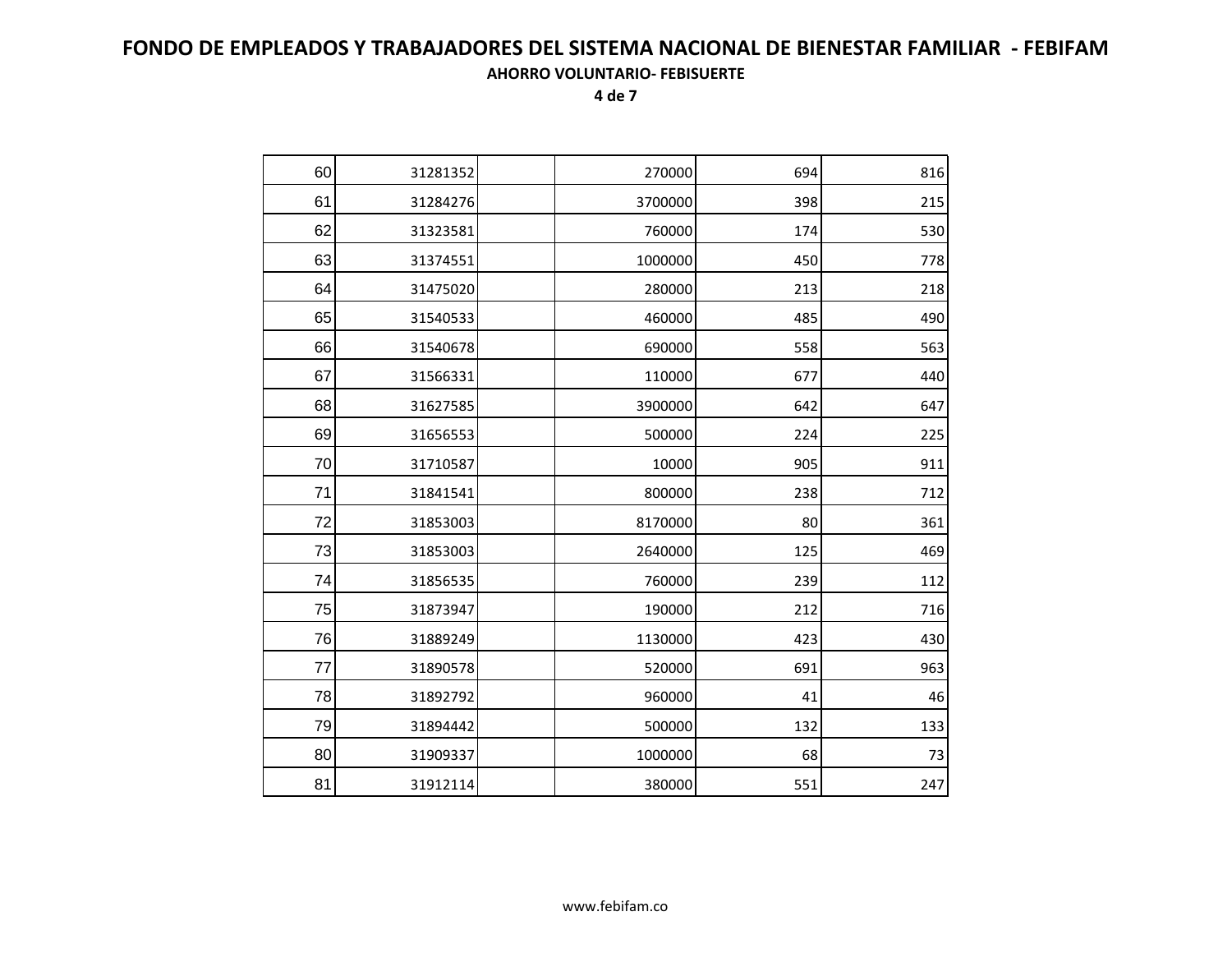| 82  | 31945719 | 30000   | 380 | 664                     |
|-----|----------|---------|-----|-------------------------|
| 83  | 31954898 | 540000  | 921 | 86                      |
| 84  | 31974875 | 50000   | 648 | $\overline{\mathbf{c}}$ |
| 85  | 31983139 | 250000  | 617 | 549                     |
| 86  | 31991644 | 20000   | 644 | 927                     |
| 87  | 34512401 | 130000  | 726 | 943                     |
| 88  | 34592846 | 670000  | 742 | 957                     |
| 89  | 34595549 | 2960000 | 507 | 512                     |
| 90  | 38463925 | 140000  | 574 | 63                      |
| 91  | 38557375 | 240000  | 798 | 622                     |
| 92  | 38852995 | 740000  | 623 | 14                      |
| 93  | 38854471 | 570000  | 371 | 528                     |
| 94  | 38855897 | 150000  | 728 | 733                     |
| 95  | 38970717 | 290000  | 395 | 400                     |
| 96  | 38989900 | 40000   | 789 | 794                     |
| 97  | 38998056 | 2890000 | 267 | 524                     |
| 98  | 40014594 | 100000  | 721 | 297                     |
| 99  | 40912360 | 520000  | 330 | 336                     |
| 100 | 41610226 | 5360000 | 358 | 448                     |
| 101 | 51556968 | 160000  | 83  | 88                      |
| 102 | 54252236 | 940000  | 859 | 865                     |
| 103 | 66653664 | 8220000 | 206 | 352                     |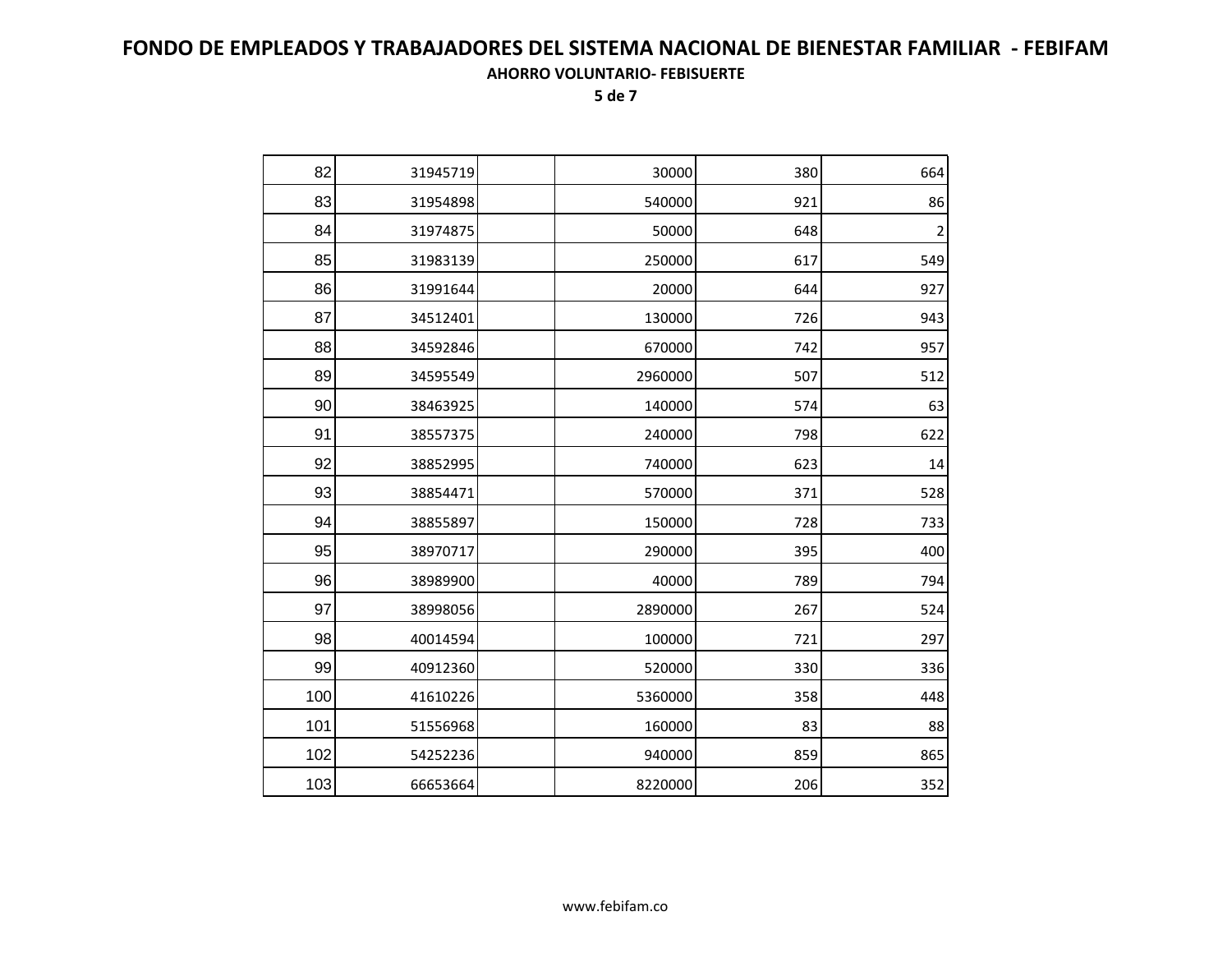| 104 | 66653672   | 20000   | 425 | 432 |
|-----|------------|---------|-----|-----|
| 105 | 66653980   | 480000  | 422 | 851 |
| 106 | 66711537   | 580000  | 481 | 486 |
| 107 | 66714690   | 5250000 | 495 | 500 |
| 108 | 66759095   | 1340000 | 457 | 791 |
| 109 | 66759523   | 950000  | 129 | 529 |
| 110 | 66762914   | 10000   | 749 | 754 |
| 111 | 66773510   | 140000  | 674 | 123 |
| 112 | 66777424   | 90000   | 24  | 27  |
| 113 | 66785727   | 270000  | 107 | 292 |
| 114 | 66786389   | 430000  | 673 | 678 |
| 115 | 66820480   | 460000  | 36  | 42  |
| 116 | 66830829   | 530000  | 428 | 433 |
| 117 | 66844608   | 2270000 | 124 | 705 |
| 118 | 66856832   | 150000  | 320 | 22  |
| 119 | 66874379   | 640000  | 421 | 435 |
| 120 | 87280019   | 590000  | 226 | 232 |
| 121 | 94227993   | 840000  | 146 | 151 |
| 122 | 94425262   | 4530000 | 298 | 747 |
| 123 | 94507413   | 560000  | 241 | 511 |
| 124 | 94526315   | 740000  | 580 | 629 |
| 125 | 1020775430 | 60000   | 333 | 666 |